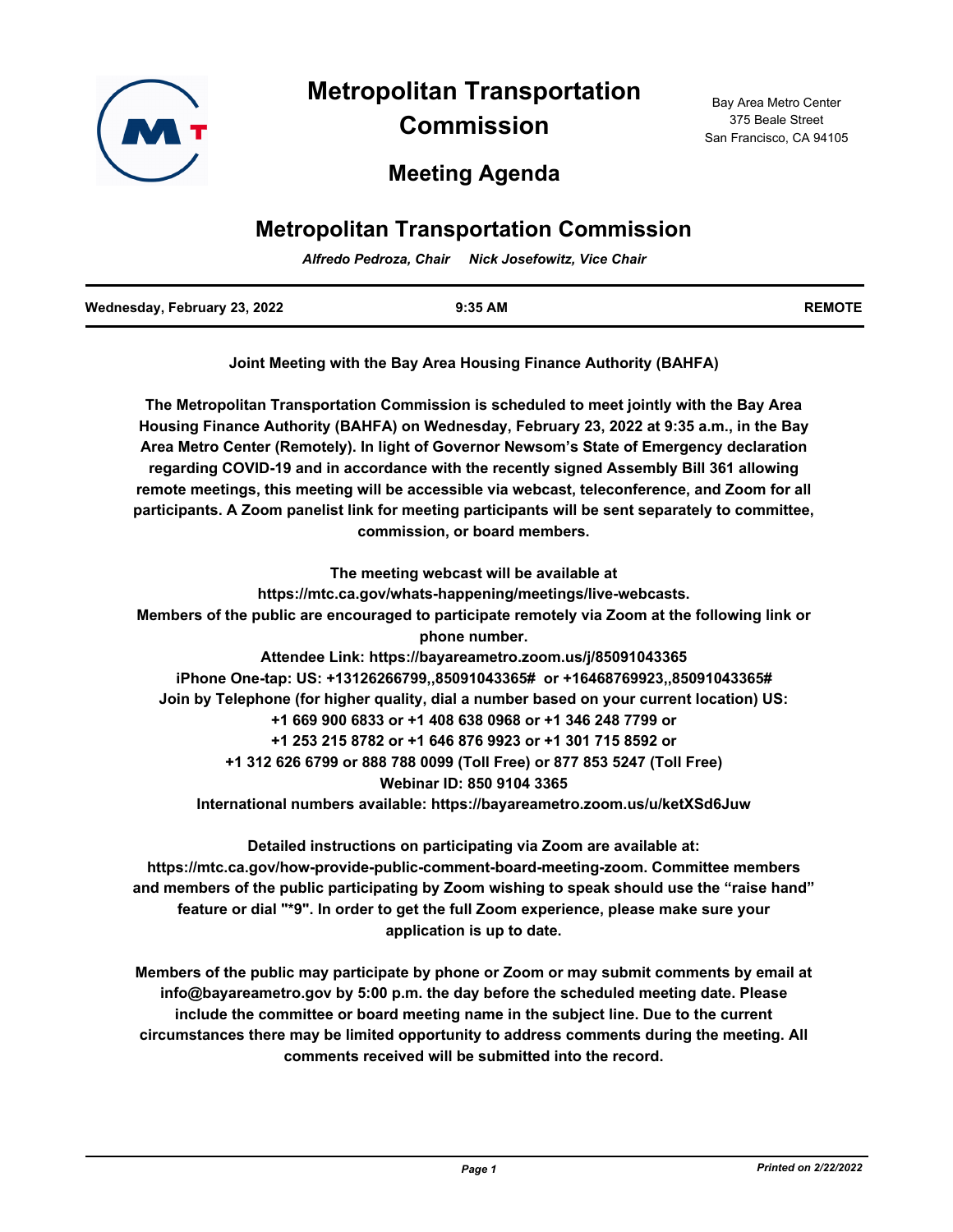#### **Commission / BAHFA Roster:**

**Alfredo Pedroza (Chair), Nick Josefowitz (Vice Chair), Margaret Abe-Koga, Eddie Ahn, David Canepa, Cindy Chavez, Damon Connolly, Carol Dutra-Vernaci, Dina El-Tawansy\*, Victoria Fleming, Dorene M. Giacopini\*, Federal D. Glover, Sam Liccardo, Nate Miley, Gina Papan, David Rabbitt, Hillary Ronen, Libby Schaaf, James P. Spering, Amy R. Worth \*Non-Voting Members**

**1. Call to Order / Roll Call / Confirm Quorum**

*A quorum of this Commission and BAHFA shall be a majority of its voting members (10).*

## **2. Pledge of Allegiance / Acknowledgement of the Flag**

#### **3. Compensation Announcement (Clerk)**

#### **4. Joint MTC and BAHFA Consent Calendar:**

- MTC Resolution No. 4502, and BAHFA Resolution No. 007 Providing for Remote Meetings Pursuant to AB 361 **4a.** [22-0094](http://mtc.legistar.com/gateway.aspx?m=l&id=/matter.aspx?key=23353)
	- Commission Approval, and *Action:*

BAHFA Approval

[4a - 22-0094 - MTC-Reso-4502 - AB 361.pdf](http://mtc.legistar.com/gateway.aspx?M=F&ID=ac300312-f961-40e4-aa3a-e059ba8ced36.pdf) [4a - 22-0094 - BAHFA-Reso-7 - AB 361.pdf](http://mtc.legistar.com/gateway.aspx?M=F&ID=dca99b45-aba3-404a-901f-f96c1f1c209a.pdf) *Attachments:*

**5. Public Comment / Other Business**

## **6. Adjourn Bay Area Housing Finance Authority and Continue with MTC Agenda**

## **7. Chair's Report (Pedroza)**

| 7a. | 22-0413             | MTC Resolution No. 4369, Revised. A request that the Commission adopt<br>the MTC agency pay schedules for the MTC Executive Director and<br>General Counsel. |
|-----|---------------------|--------------------------------------------------------------------------------------------------------------------------------------------------------------|
|     | <b>Action:</b>      | <b>Commission Approval</b>                                                                                                                                   |
|     | <b>Attachments:</b> | 7a - 22-0413 - MTC-Reso-4369.pdf                                                                                                                             |
| 7b. | 21-1581             | Approval of Executive Director's Salary Increase                                                                                                             |
|     | <b>Action:</b>      | <b>Commission Approval</b>                                                                                                                                   |
| 7c. | 22-0212             | Approval of General Counsel's Salary Increase                                                                                                                |
|     | <b>Action:</b>      | <b>Commission Approval</b>                                                                                                                                   |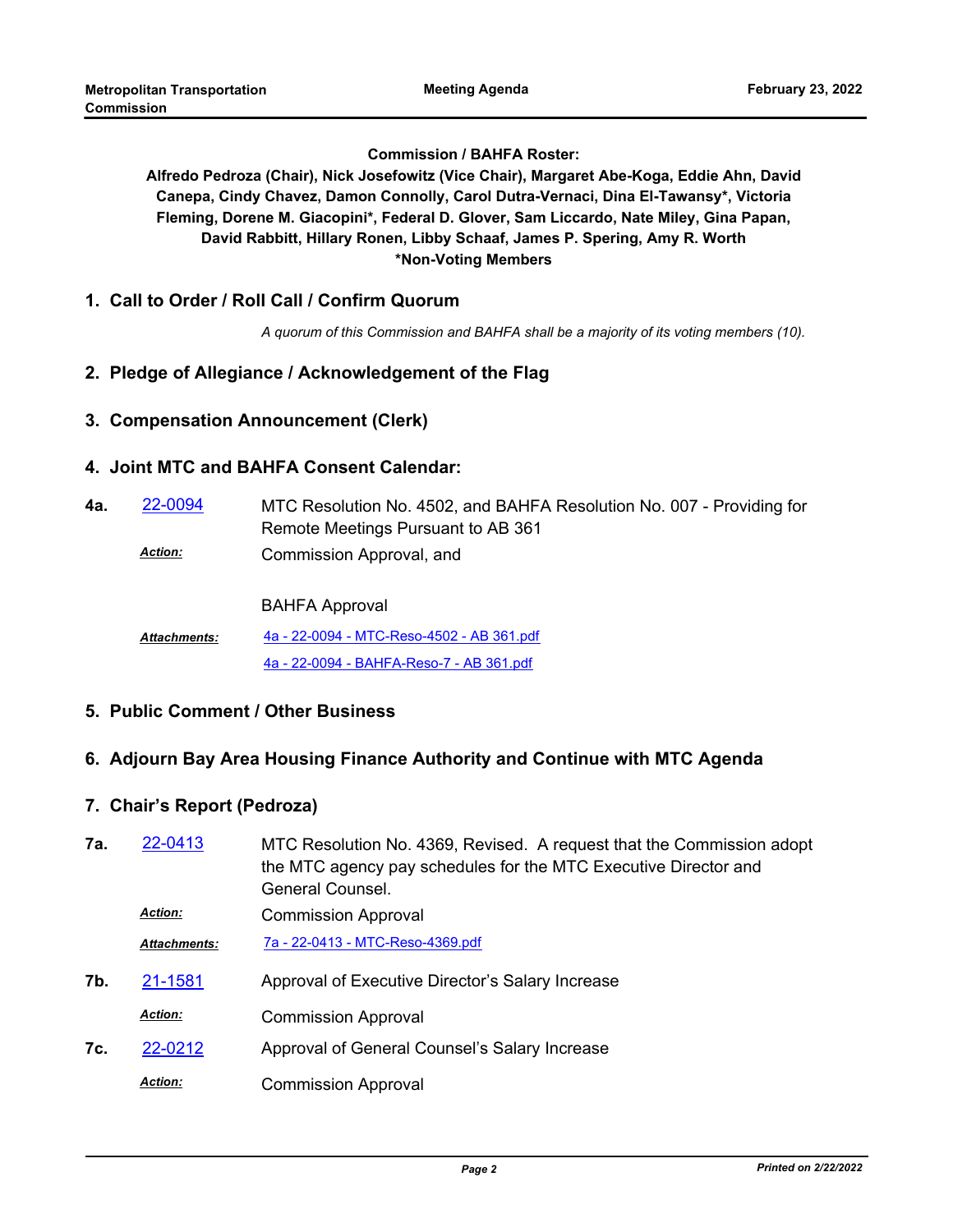7d. [22-0195](http://mtc.legistar.com/gateway.aspx?m=l&id=/matter.aspx?key=23454) Introduction to the Hybrid Environment *Action:* Information *Attachments:* [7d - 22-0195 - Introduction to Hybrid Meeting Environment.pdf](http://mtc.legistar.com/gateway.aspx?M=F&ID=3ebef798-c9d4-4526-b012-f9dc21ae7e8b.pdf)

## **8. Policy Advisory Council Report (Randi Kinman)**

## **9. Executive Director's Report (McMillan)**

[22-0199](http://mtc.legistar.com/gateway.aspx?m=l&id=/matter.aspx?key=23458) Executive Director's Report

*Attachments:* [9 - 22-0199 - ED Report- MTC February 2022.pdf](http://mtc.legistar.com/gateway.aspx?M=F&ID=aa5a43b6-0823-4be5-8ea5-fd11acd43919.pdf)

#### **10. Commissioner Comments**

#### **11. Consent Calendar:**

**11a.** [22-0200](http://mtc.legistar.com/gateway.aspx?m=l&id=/matter.aspx?key=23459) Minutes of the January 26, 2022 meeting Commission Approval *Action: Attachments:* [11a - 22-0200 - Jan 26 Draft Commission Minutes.pdf](http://mtc.legistar.com/gateway.aspx?M=F&ID=ae5bf7ee-98a0-4c92-9b1c-00935668d66b.pdf)

#### *Programming and Allocations Committee*

| 11b. | 22-0069             | MTC Resolution Nos. 4202, Revised and 4505, Revised. Revisions to the<br>One Bay Area Grant programs (OBAG 2 and 3), including programming<br>\$30 million to Clipper 2 (C2) as part of an alternative funding plan for the<br>project's Regional Measure 3 (RM3) funds. |
|------|---------------------|--------------------------------------------------------------------------------------------------------------------------------------------------------------------------------------------------------------------------------------------------------------------------|
|      | <b>Action:</b>      | <b>Commission Approval</b>                                                                                                                                                                                                                                               |
|      | <b>Attachments:</b> | 11b - 22-0069 - Resos 4202 and 4505 - OBAG 2&3 Revisions for Clipper2.pdf                                                                                                                                                                                                |
| 11c. | 22-0086             | MTC Resolution No. 4412, Revised. Regional Measure 3 (RM3) Letter of<br>No Prejudice to MTC for the Next-Generation Clipper Regional Fare<br>Payment System Integrator.                                                                                                  |
|      | <b>Action:</b>      | <b>Commission Approval</b>                                                                                                                                                                                                                                               |
|      | <b>Attachments:</b> | 11c - 22-0086 - Reso 4412 - RM3 LONP.pdf                                                                                                                                                                                                                                 |
| 11d. | 22-0064             | MTC Resolution No. 4475, Revised. 2021 Transportation Improvement<br>Program (TIP) Amendment 2021-16.                                                                                                                                                                    |
|      | <b>Action:</b>      | <b>Commission Approval</b>                                                                                                                                                                                                                                               |
|      | <b>Attachments:</b> | 11d - 22-0064 - Reso 4475 - TIP Amendment 2021-16.pdf                                                                                                                                                                                                                    |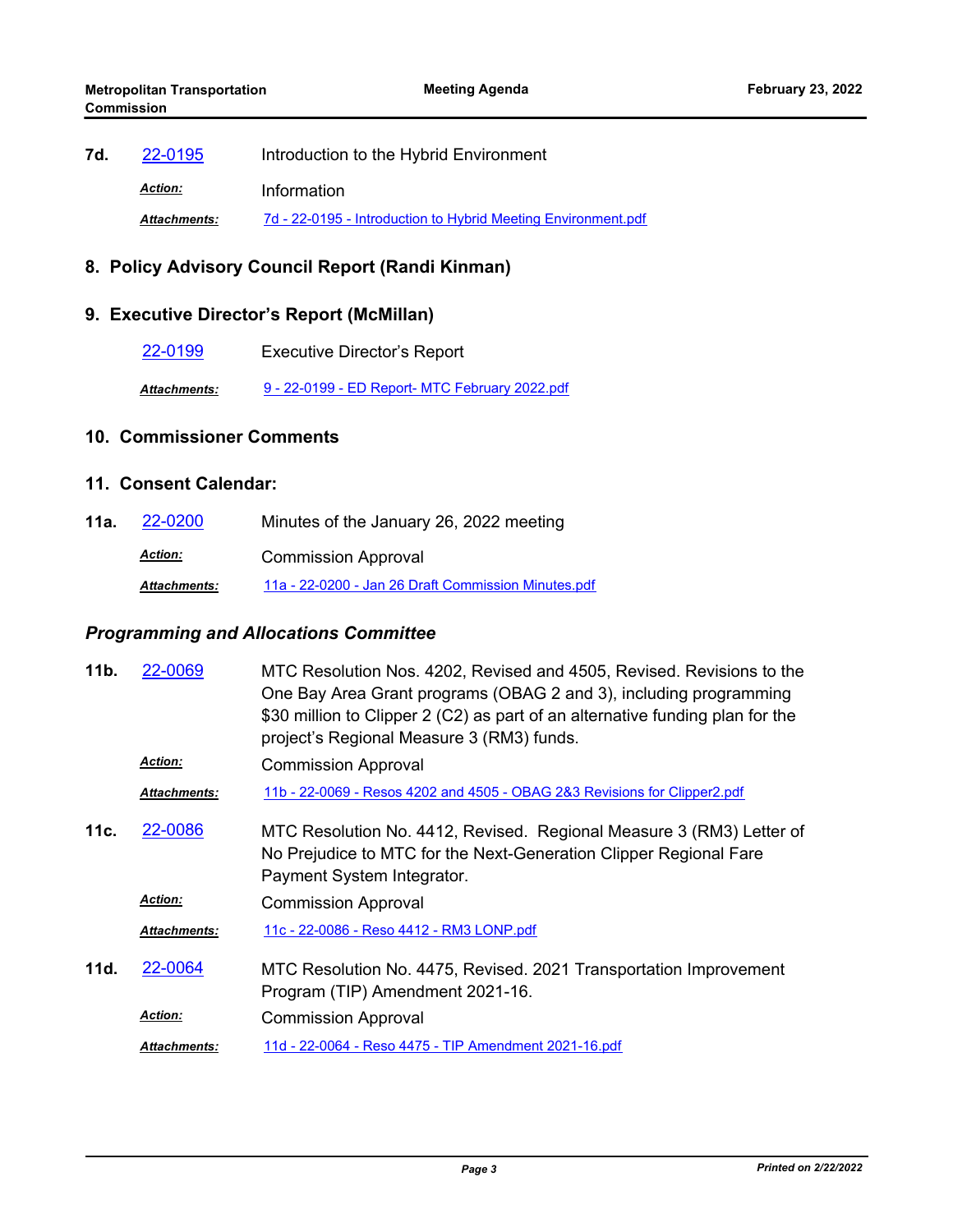# **Committee Reports**

## **12. Programming and Allocations Committee (Rabbitt)**

| 12a. | 22-0062             | MTC Resolution No. 4487. Adoption of the 2023 Regional Active<br>Transportation Program (ATP) Cycle 6 Guidelines.                                                                                                                                                                                                                                                                                                                                                                                                                                                                                                                                                                                                                                                                                       |
|------|---------------------|---------------------------------------------------------------------------------------------------------------------------------------------------------------------------------------------------------------------------------------------------------------------------------------------------------------------------------------------------------------------------------------------------------------------------------------------------------------------------------------------------------------------------------------------------------------------------------------------------------------------------------------------------------------------------------------------------------------------------------------------------------------------------------------------------------|
|      |                     | The 2023 Regional ATP Cycle 6 will provide \$50 million in new<br>programming covering the fiscal years 2023-24 through FY 2026-27. The<br>Regional ATP Guidelines lay out policies and project selection criteria for<br>the regional share of ATP Cycle 6 funds.                                                                                                                                                                                                                                                                                                                                                                                                                                                                                                                                      |
|      | Action:             | <b>Commission Approval</b>                                                                                                                                                                                                                                                                                                                                                                                                                                                                                                                                                                                                                                                                                                                                                                              |
|      | Attachments:        | 12a - 22-0062 - Reso 4487 - Adoption of ATP Cycle 6 Guidelines.pdf                                                                                                                                                                                                                                                                                                                                                                                                                                                                                                                                                                                                                                                                                                                                      |
| 12b. | 22-0063             | MTC Resolutions Nos. 4321, Revised and 4504. FY 2022-23 Fund<br>Estimate and American Rescue Plan Funding Exchange to support<br>implementation of the Blue Ribbon Transit Transformation Action Plan.<br>Annual Fund Estimate and proposed apportionment and distribution of<br>Transportation Development Act (TDA) Local Transportation Fund, State<br>Transit Assistance (STA), State of Good Repair (SGR) Program,<br>Assembly Bill 1107 (AB 1107), transit-related bridge toll, and Low Carbon<br>Transit Operations Program (LCTOP) funds for FY 2022-23. The Fund<br>Estimate will also implement the exchange of STA and American Rescue<br>Plan (ARP) endorsed by the Commission in October 2021 for the purpose<br>of supporting Blue Ribbon Transit Transformation Action Plan initiatives. |
|      | Action:             | <b>Commission Approval</b>                                                                                                                                                                                                                                                                                                                                                                                                                                                                                                                                                                                                                                                                                                                                                                              |
|      | <b>Attachments:</b> | 12b - 22 0063 - Resos 4321 and 4504 - Fund Estimate and ARP Fund Exchang                                                                                                                                                                                                                                                                                                                                                                                                                                                                                                                                                                                                                                                                                                                                |
|      |                     | 12b - 22-0063 - Attachment 1 - Fund Estimate Presentation.pdf                                                                                                                                                                                                                                                                                                                                                                                                                                                                                                                                                                                                                                                                                                                                           |
|      |                     | 12b - 22-0063 - Attachment 2 - ARP-STA Exchange Details.pdf                                                                                                                                                                                                                                                                                                                                                                                                                                                                                                                                                                                                                                                                                                                                             |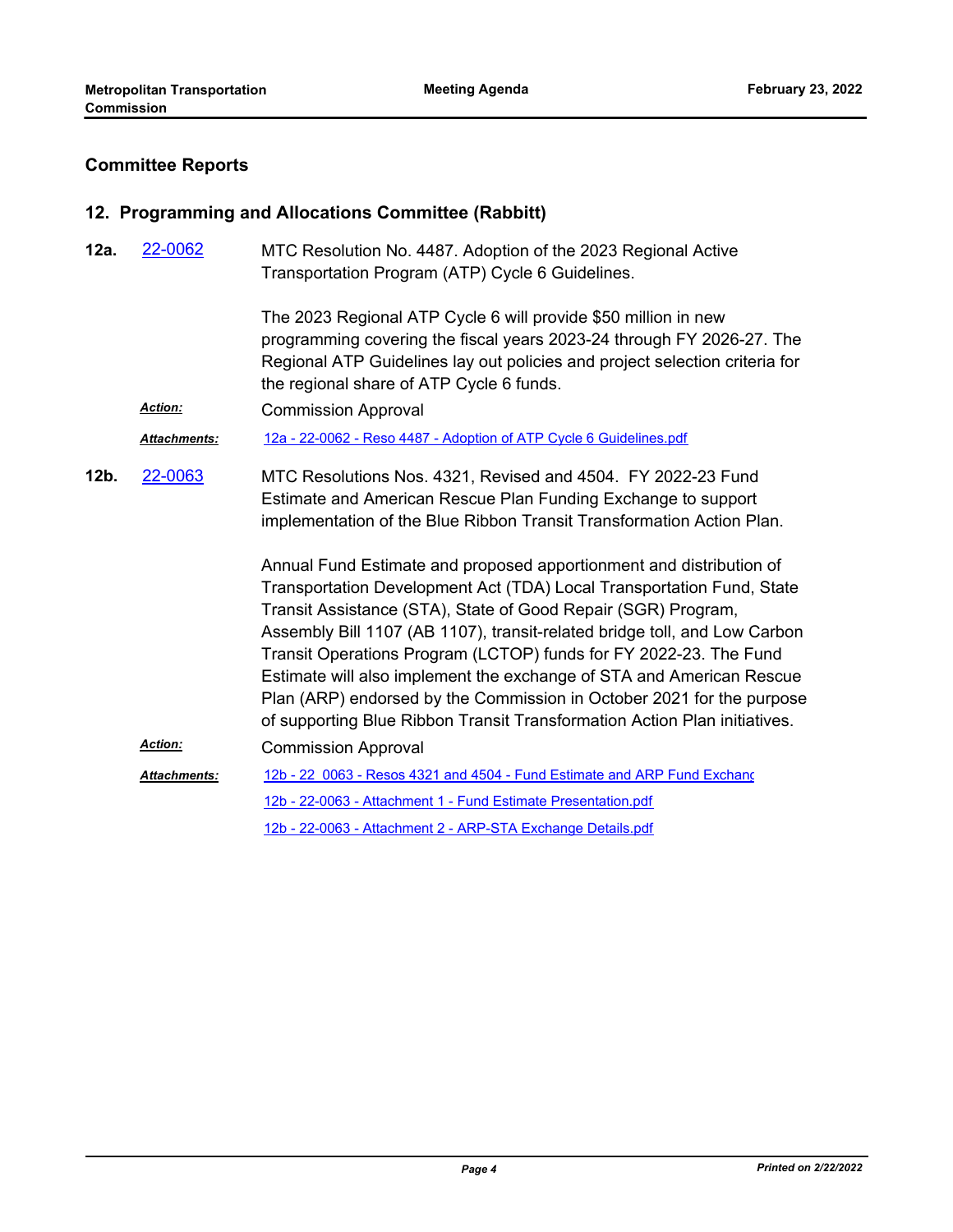| 12c. | 22-0085             | MTC Resolution No. 4130, Revised and Transit and Intercity Rail Capital<br>Program Cycle 5 Regional Endorsements                                                                                                |  |
|------|---------------------|-----------------------------------------------------------------------------------------------------------------------------------------------------------------------------------------------------------------|--|
|      |                     | Revision to MTC's Cap and Trade Framework and recommended projects<br>for regional endorsement for Cycle 5 of the Transit and Intercity Rail Capital<br>Program (TIRCP), based on MTC's Cap and Trade Framework |  |
|      | <b>Action:</b>      | <b>Commission Approval</b>                                                                                                                                                                                      |  |
|      | <b>Attachments:</b> | 12c - 22-0085 - Reso 4130 - TIRCP Cycle 5 Endorsements.pdf                                                                                                                                                      |  |
|      |                     | 12c - 22-0085 - Attachment E - TIRCP Presentation.pdf                                                                                                                                                           |  |
|      |                     | 12c - Public Comment (Mayor Breed and SFCTA Chair Mandelman).pdf                                                                                                                                                |  |
|      |                     | 12c - Public Comment (TJPA - Jeff Gee and Adam Van De Water).pdf                                                                                                                                                |  |

## **13. Public Comment / Other Business**

## **14. Adjournment / Next Meetings:**

**The next meeting of the Metropolitan Transportation Commission is scheduled to be held at 9:35 a.m. remotely and by webcast on Wednesday, March 23, 2022. Any changes to the schedule will be duly noticed to the public.**